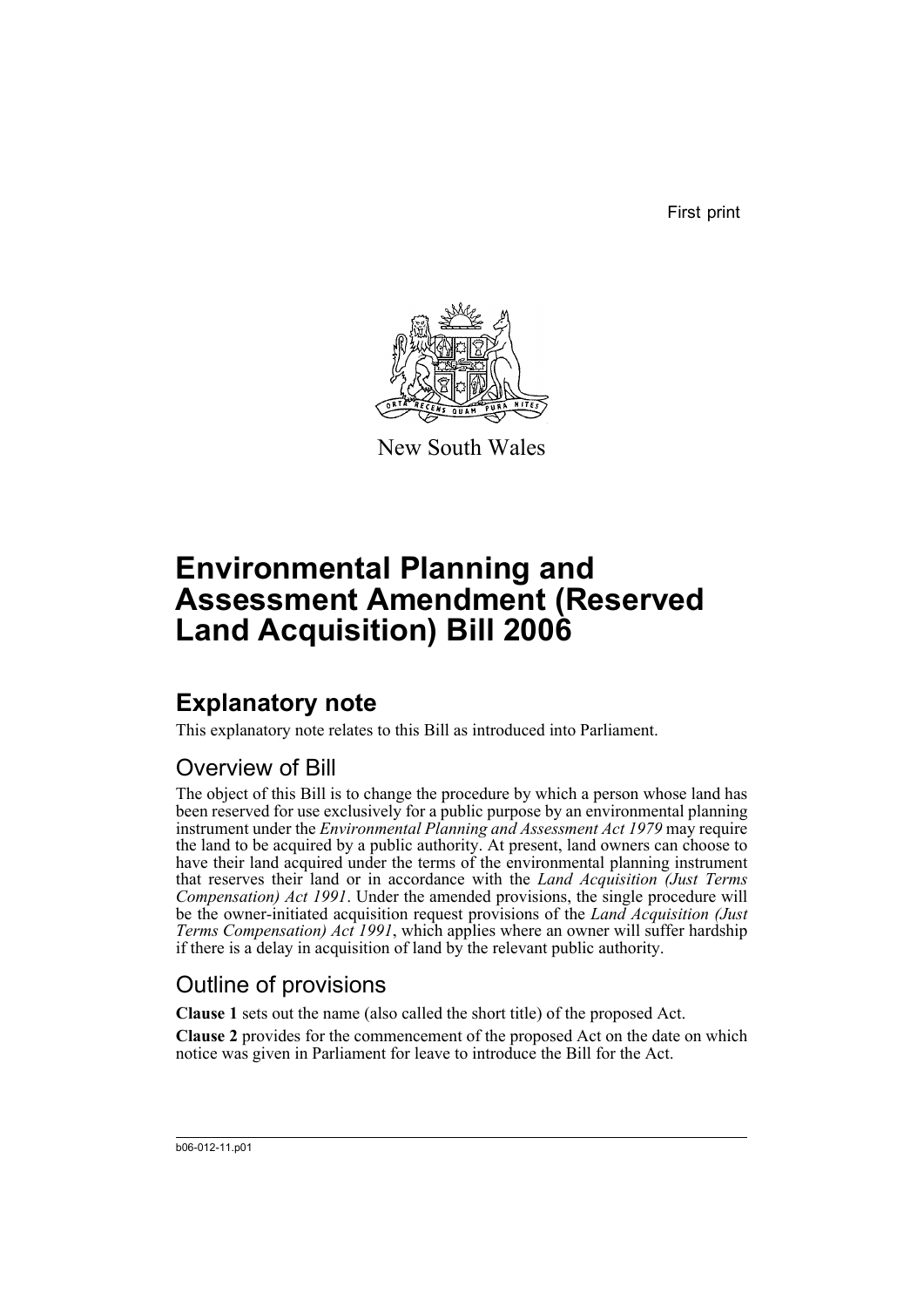Explanatory note

**Clause 3** is a formal provision that gives effect to the amendment to the *Environmental Planning and Assessment Act 1979* set out in Schedule 1.

**Clause 4** amends the *Land Acquisition (Just Terms Compensation) Act 1991* as a consequence of the amendment proposed to be made to the *Environmental Planning and Assessment Act 1979* by Schedule 1 to the proposed Act. The proposed amendment omits section 28, which provides that the *Land Acquisition (Just Terms Compensation) Act 1991* does not affect any obligation of an authority of the State to acquire land as referred to in section 27 of the *Environmental Planning and Assessment Act 1979*, but gives a choice for such an acquisition to be effected by compulsory process under the *Land Acquisition (Just Terms Compensation) Act 1991*.

**Clause 5** provides for the repeal of the proposed Act after the amendments made by the proposed Act have commenced. Once the amendments have commenced, the proposed Act will be spent and section 30 of the *Interpretation Act 1987* provides that the repeal of the amending Act does not affect the amendments made by the Act.

## **Schedule 1 Amendment of Environmental Planning and Assessment Act 1979**

### **Owner-initiated acquisitions under the Environmental Planning and Assessment Act 1979**

Section 26 (1) (c) of the *Environmental Planning and Assessment Act 1979* provides that an environmental planning instrument may make provision for reserving land for use for certain public purposes (such as open space, road and transport corridors and facilities such as schools and hospitals). Section  $27(1)$  of that Act provides that where an environmental planning instrument reserves land for use exclusively for a purpose referred to in section 26 (1) (c) that environmental planning instrument must make provision for or with respect to the acquisition of that land by a public authority (unless the land is owned by a public authority and held by that public authority for that purpose).

### **Owner-initiated acquisitions under the Land Acquisition (Just Terms Compensation) Act 1991**

The *Land Acquisition (Just Terms Compensation) Act 1991* makes provision for just terms compensation for the compulsory acquisition of land by authorities of the State. Division 3 of Part 2 of that Act deals with land designated or reserved for acquisition for a public purpose by an authority of the State. Section 23 of that Act provides that the owner of land designated for acquisition for a public purpose may require an authority of the State, by notice in writing given to that authority, to acquire that land under that Act, but only if the owner considers that he or she will suffer hardship if there is any delay in the acquisition of the land under that Act. Section 24 provides that an authority of the State is not required to acquire land unless it is of the opinion that the owner will suffer hardship if there is any delay in the acquisition of the land under that Act. Also, section 27 provides that an authority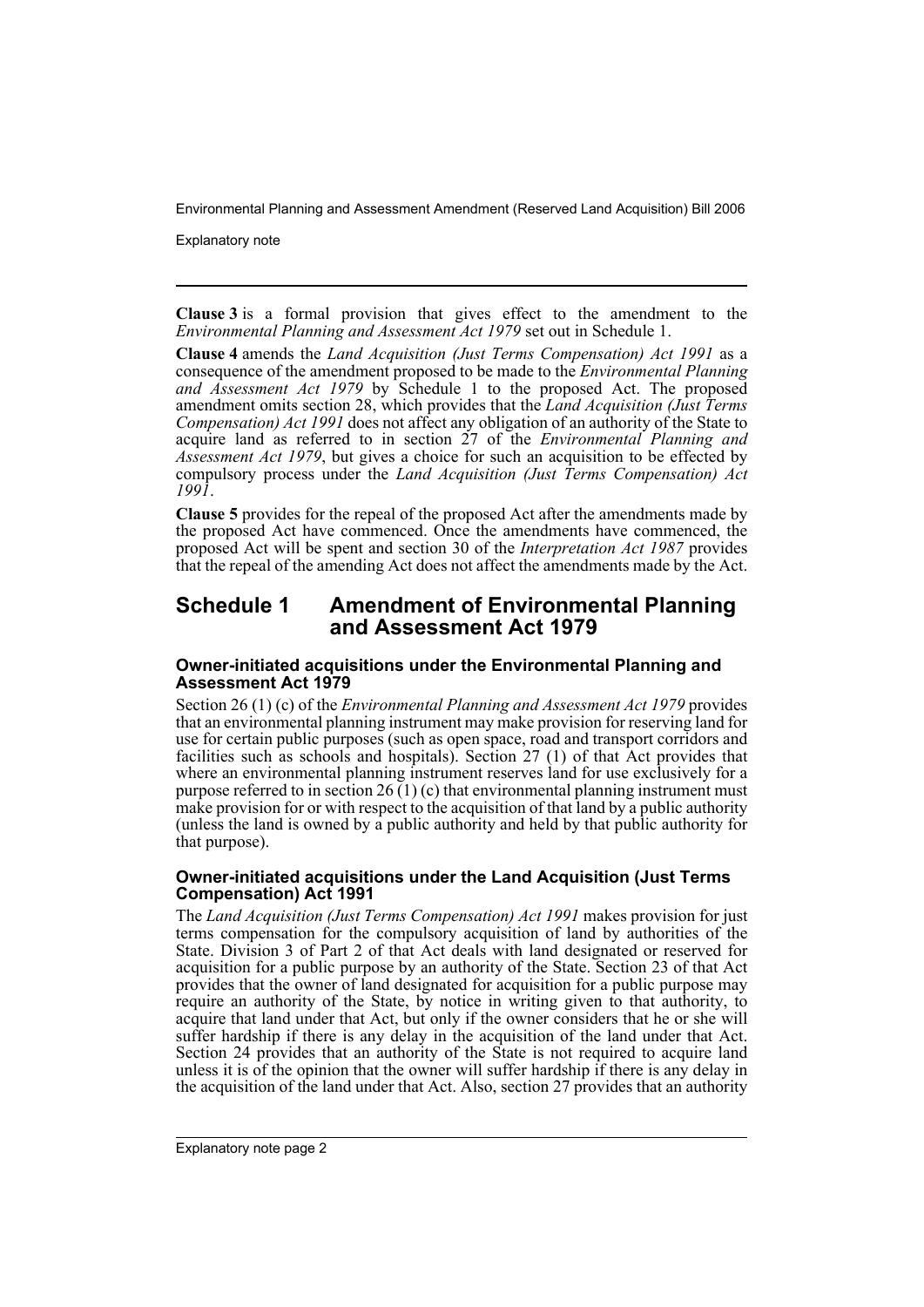Explanatory note

of the State is not required to acquire land if, before it is required to acquire the land, the authority gives the owner of the land written notice that the land is no longer designated by that authority for future acquisition or the authority gives the owner a written undertaking that it will use its best endeavours to remove the relevant reservations and a written notice that the land is no longer designated for future acquisition.

#### **Current position: choice of procedures**

At present, a person who owns land that has been reserved for use exclusively for a public purpose by an environmental planning instrument may choose either acquisition under the environmental planning instrument made under the *Environmental Planning and Assessment Act 1979* or acquisition under the *Land Acquisition (Just Terms Compensation) Act 1991*.

### **Proposed amendment**

**Schedule 1** amends the *Environmental Planning and Assessment Act 1979* to provide that the procedure for the acquisition of land reserved for use exclusively for a public purpose under that Act is the owner-initiated acquisition request procedure in the *Land Acquisition (Just Terms Compensation) Act 1991*.

The proposed amendment provides that an environmental planning instrument that reserves land for use exclusively for a purpose referred to in section 26 (1) (c) of the *Environmental Planning and Assessment Act 1979* must specify an authority of the State that will be the relevant authority to acquire the land if the land is required to be acquired under Division 3 of Part 2 of the *Land Acquisition (Just Terms Compensation) Act 1991*.

Under the proposed amendment, an environmental planning instrument is not to be construed as requiring an authority of the State to acquire land, except as required by Division 3 of Part 2 of the *Land Acquisition (Just Terms Compensation) Act 1991*. Therefore, land acquisitions by public authorities resulting from the reservation of land under environmental planning instruments under the *Environmental Planning and Assessment Act 1979* will take place under the *Land Acquisition (Just Terms Compensation) Act 1991.* Accordingly, an authority of the State will not be required to acquire land unless it is of the opinion that the owner will suffer hardship if there is any delay in the acquisition of the land under the *Land Acquisition (Just Terms Compensation) Act 1991*.

Under the proposed amendment, section 21 of the *Land Acquisition (Just Terms Compensation) Act 1991* applies for the purposes of determining whether an environmental planning instrument reserves land for use exclusively for a purpose referred to in section 26 (1) (c) of the *Environmental Planning and Assessment Act 1979*. Section 21 of the *Land Acquisition (Just Terms Compensation) Act 1991* provides that land is reserved by an environmental planning instrument for use exclusively for a public purpose only if the land is expressly set apart by that instrument for use exclusively for such a purpose or the land is expressly set apart by that instrument for use for such a purpose and also for other purposes, but those other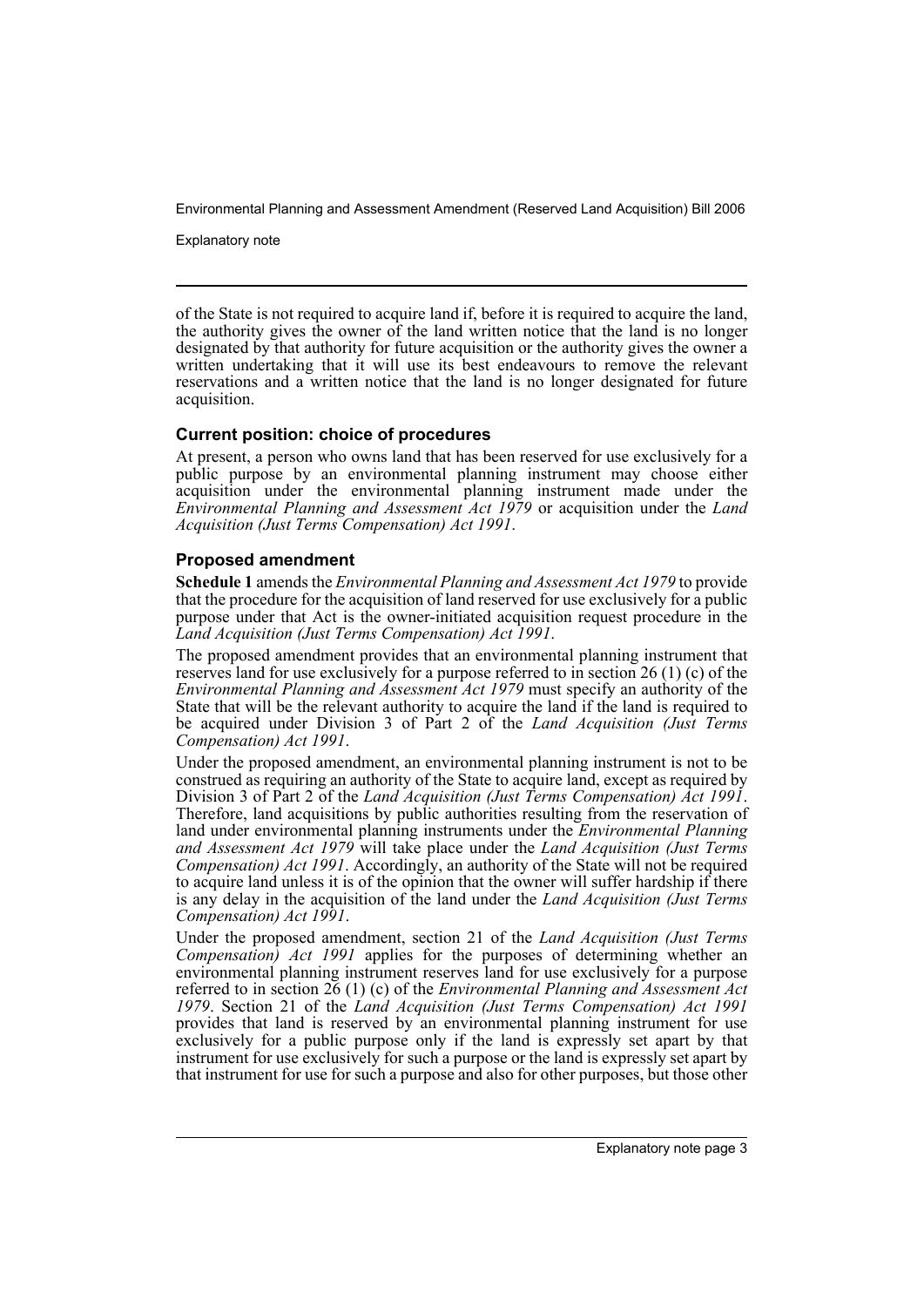Explanatory note

purposes do not constitute a reasonable use of the land. Section 27 of the *Environmental Planning and Assessment Act 1979* currently applies only where the land is reserved exclusively. Therefore, the amended provision provides for acquisition in an extended category of cases.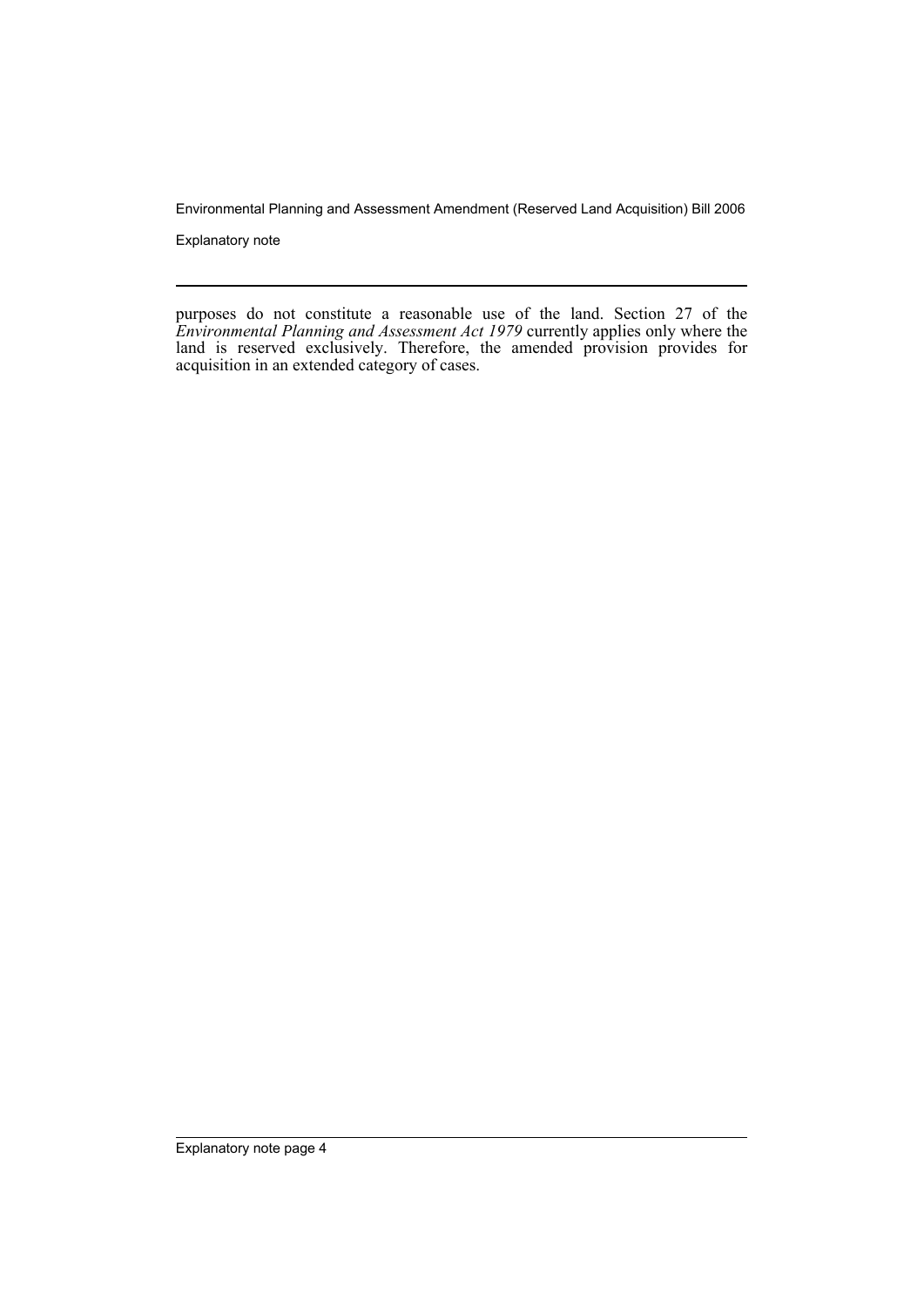First print



New South Wales

# **Environmental Planning and Assessment Amendment (Reserved Land Acquisition) Bill 2006**

## **Contents**

|            |                                                                           | Page |
|------------|---------------------------------------------------------------------------|------|
|            | Name of Act                                                               |      |
|            | Commencement                                                              | 2    |
| 3          | Amendment of Environmental Planning and Assessment<br>Act 1979 No 203     |      |
| 4          | Amendment of Land Acquisition (Just Terms Compensation)<br>Act 1991 No 22 |      |
| 5          | Repeal of Act                                                             | 2    |
| Schedule 1 | Amendment of Environmental Planning and Assessment<br>Act 1979            | 3    |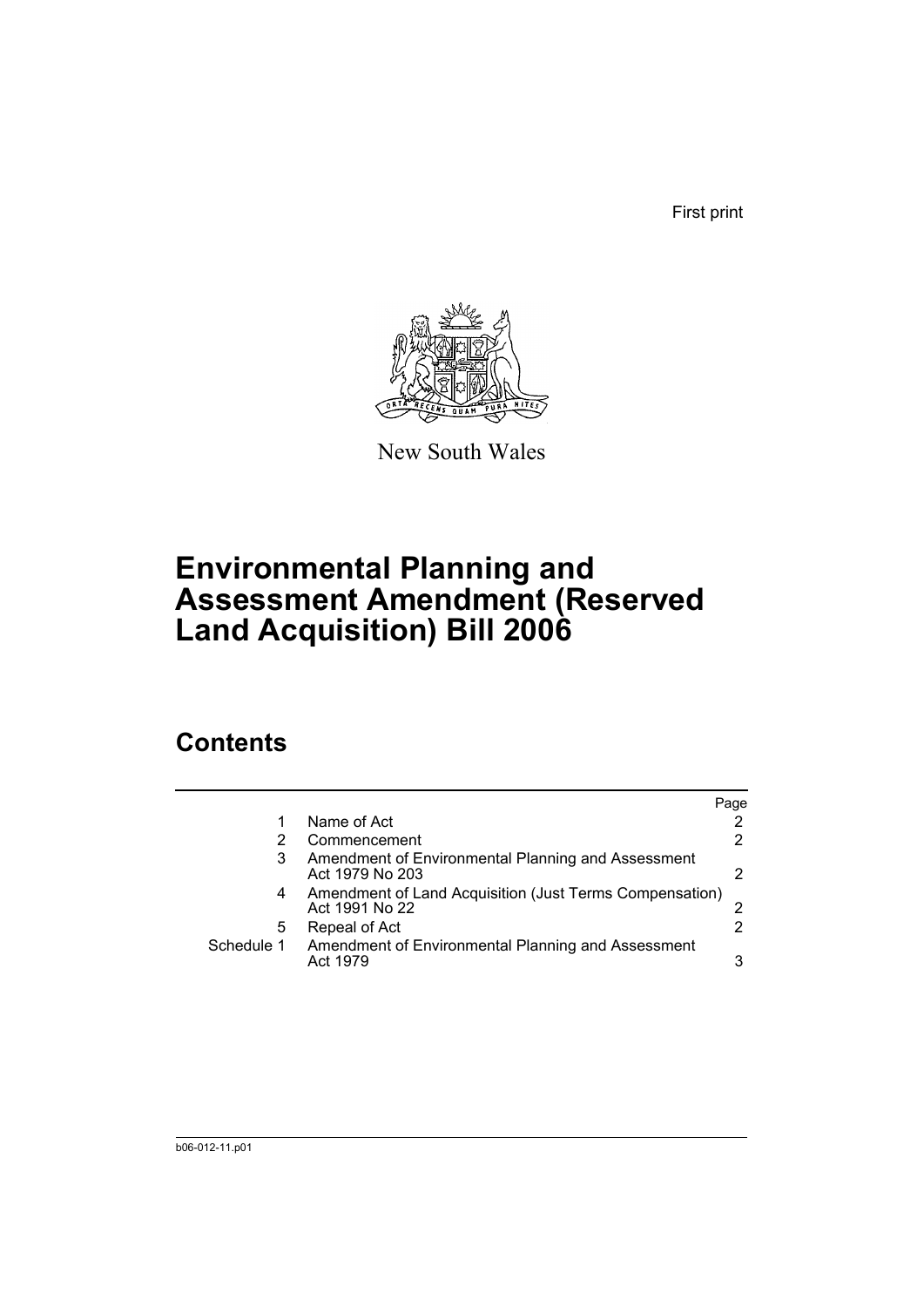Page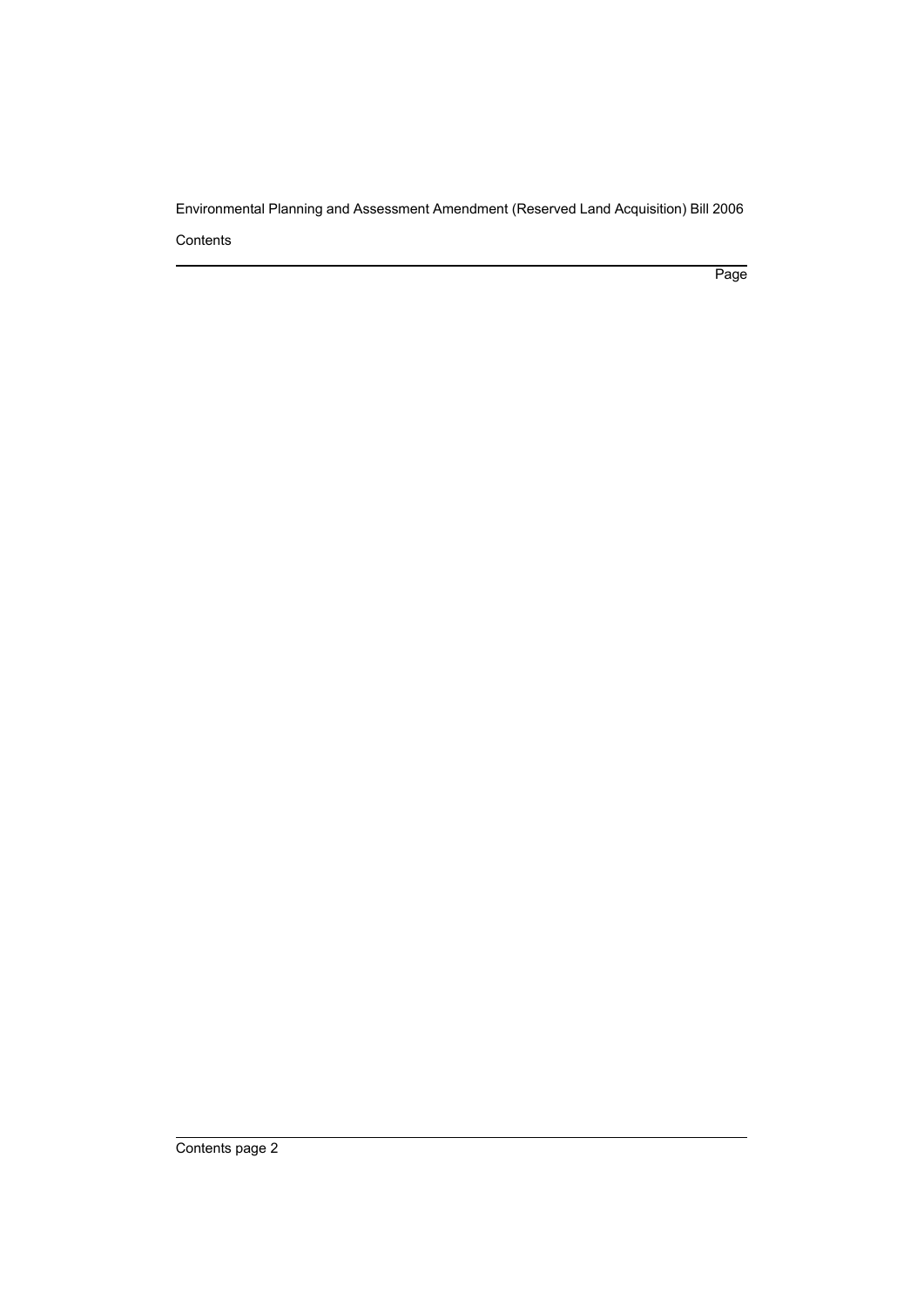

New South Wales

# **Environmental Planning and Assessment Amendment (Reserved Land Acquisition) Bill 2006**

No , 2006

## **A Bill for**

An Act to amend the *Environmental Planning and Assessment Act 1979* and the *Land Acquisition (Just Terms Compensation) Act 1991* with respect to the owner-initiated acquisition of land reserved for a public purpose.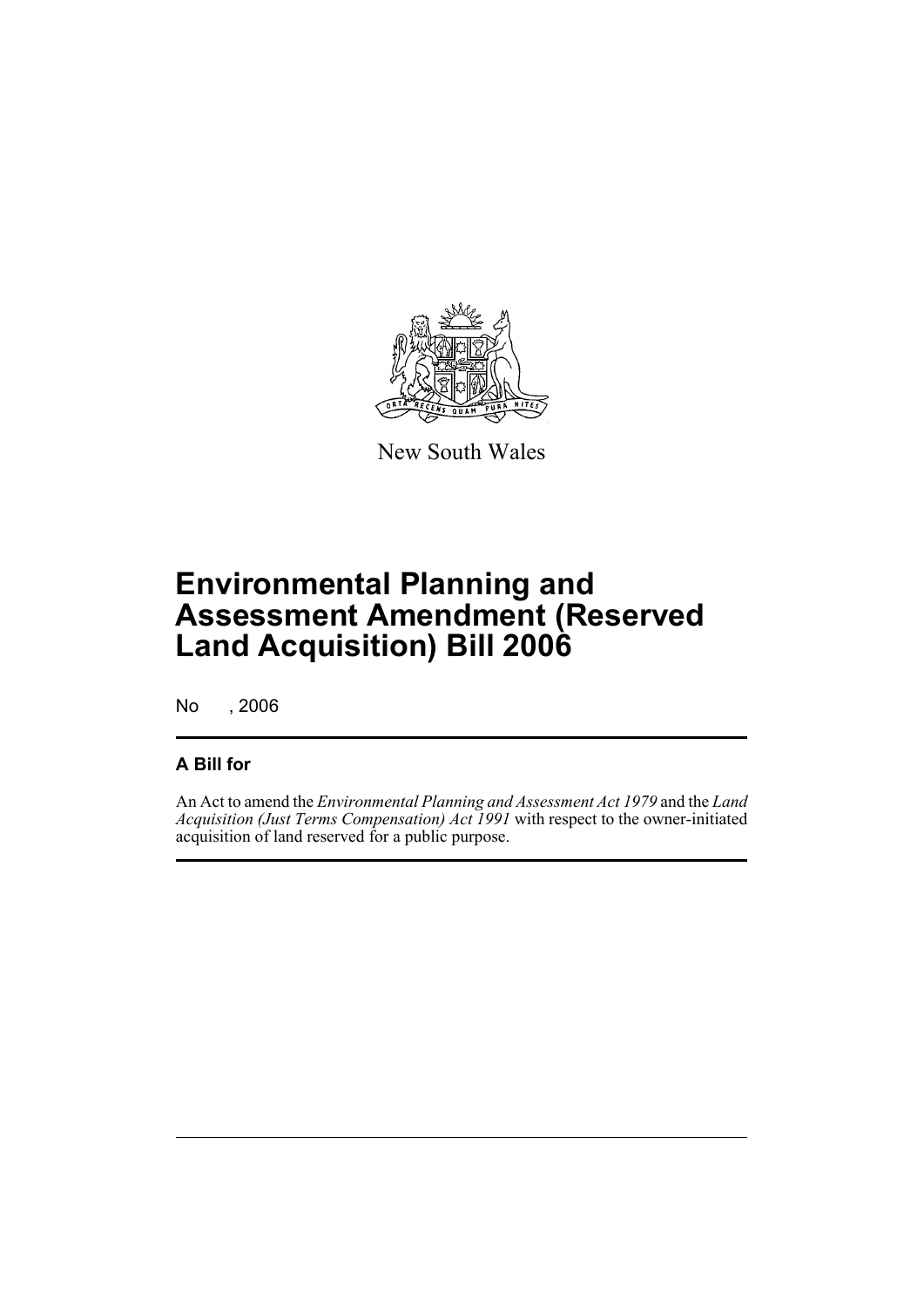<span id="page-7-4"></span><span id="page-7-3"></span><span id="page-7-2"></span><span id="page-7-1"></span><span id="page-7-0"></span>

| The Legislature of New South Wales enacts: |                                                                                                                                                                                              |                     |
|--------------------------------------------|----------------------------------------------------------------------------------------------------------------------------------------------------------------------------------------------|---------------------|
| 1                                          | <b>Name of Act</b>                                                                                                                                                                           | $\overline{2}$      |
|                                            | This Act is the <i>Environmental Planning and Assessment Amendment</i><br>(Reserved Land Acquisition) Act 2006.                                                                              | 3<br>4              |
| $\mathbf{2}$                               | <b>Commencement</b>                                                                                                                                                                          | 5                   |
|                                            | This Act is taken to have commenced on the date on which notice was<br>given in Parliament for leave to introduce the Bill for this Act.                                                     | 6<br>$\overline{7}$ |
| 3                                          | Amendment of Environmental Planning and Assessment Act 1979<br><b>No 203</b>                                                                                                                 | 8<br>9              |
|                                            | The <i>Environmental Planning and Assessment Act 1979</i> is amended as<br>set out in Schedule 1.                                                                                            | 10<br>11            |
| 4                                          | Amendment of Land Acquisition (Just Terms Compensation) Act 1991<br><b>No 22</b>                                                                                                             | 12<br>13            |
|                                            | The Land Acquisition (Just Terms Compensation) Act 1991 is amended<br>omitting section 28 (Owner-initiated<br>acquisition<br>under<br>by<br>Environmental Planning and Assessment Act 1979). | 14<br>15<br>16      |
| 5                                          | <b>Repeal of Act</b>                                                                                                                                                                         | 17                  |
|                                            | This Act is repealed on the day following the date of assent.<br>(1)                                                                                                                         | 18                  |
|                                            | The repeal of this Act does not, because of the operation of section 30<br>(2)<br>of the <i>Interpretation Act 1987</i> , affect any amendment made by this Act.                             | 19<br>20            |